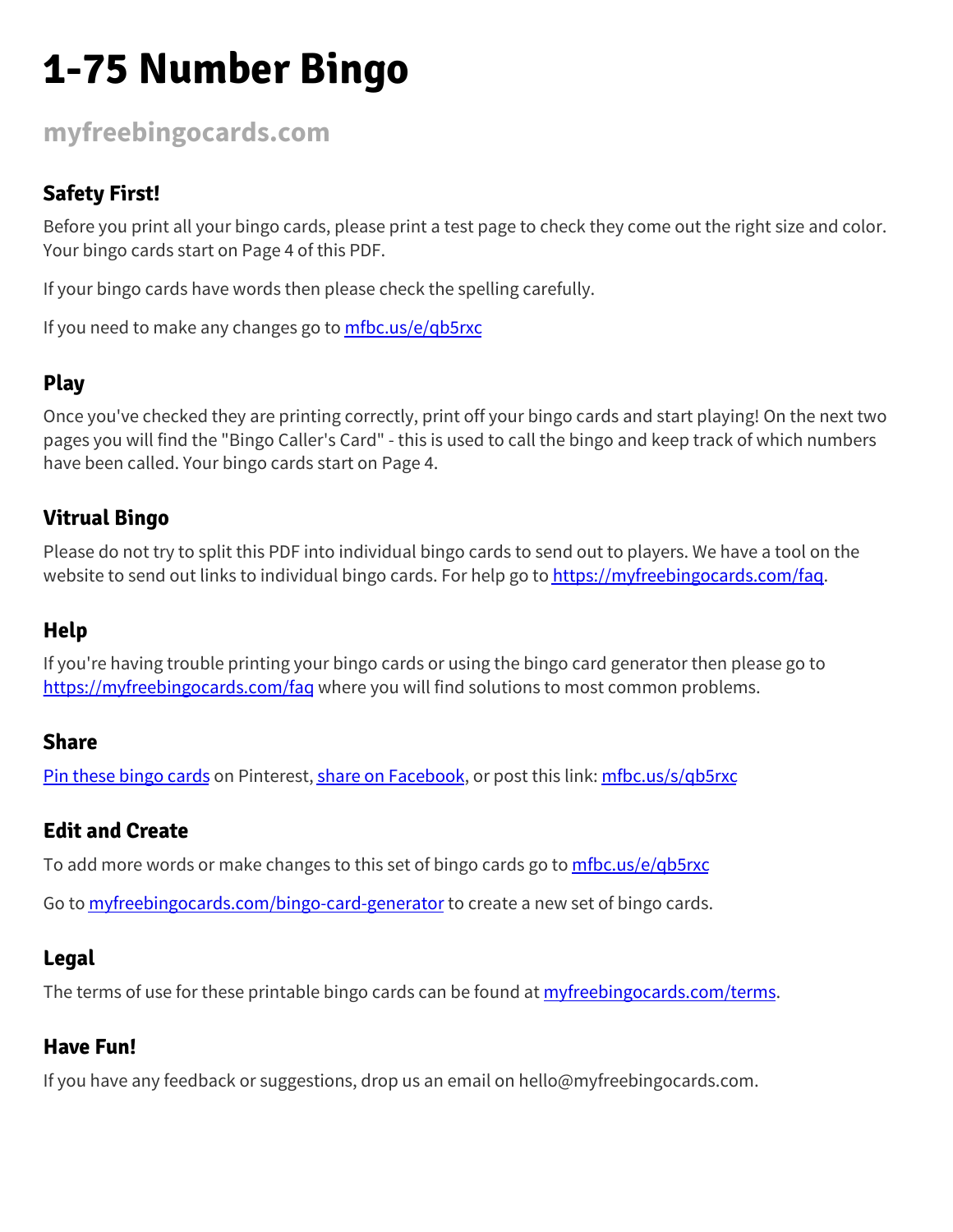## **Bingo Caller's Card**

Use your Bingo Caller's Card to call the bingo and keep track of which numbers you have already called.

NOTE - Your caller's card continues onto the next page of this PDF.

Print two copies of the caller's card. Cut one copy up, fold the squares in half, and put them in a hat. To call the bingo, pull a square out of the hat, unfold it and read it out.

When you have called a word/number, tick it off on the second copy of the caller's card. You can use the second copy of the caller's card to check if a player has a winning card during a game.

| $B-1$ | $B-2$   B-3   B-4   B-5   B-6   B-7                          |  |  |
|-------|--------------------------------------------------------------|--|--|
| $B-8$ | $B-9$   B-10   B-11   B-12   B-13   B-14                     |  |  |
|       | $B-15$   1-16   1-17   1-18   1-19   1-20   1-21             |  |  |
|       | $I-22$   $I-23$   $I-24$   $I-25$   $I-26$   $I-27$   $I-28$ |  |  |
|       | $I-29$   I-30   N-31   N-32   N-33   N-34   N-35             |  |  |
|       | N-36   N-37   N-38   N-39   N-40   N-41   N-42               |  |  |
|       | N-43   N-44   N-45   G-46   G-47   G-48   G-49               |  |  |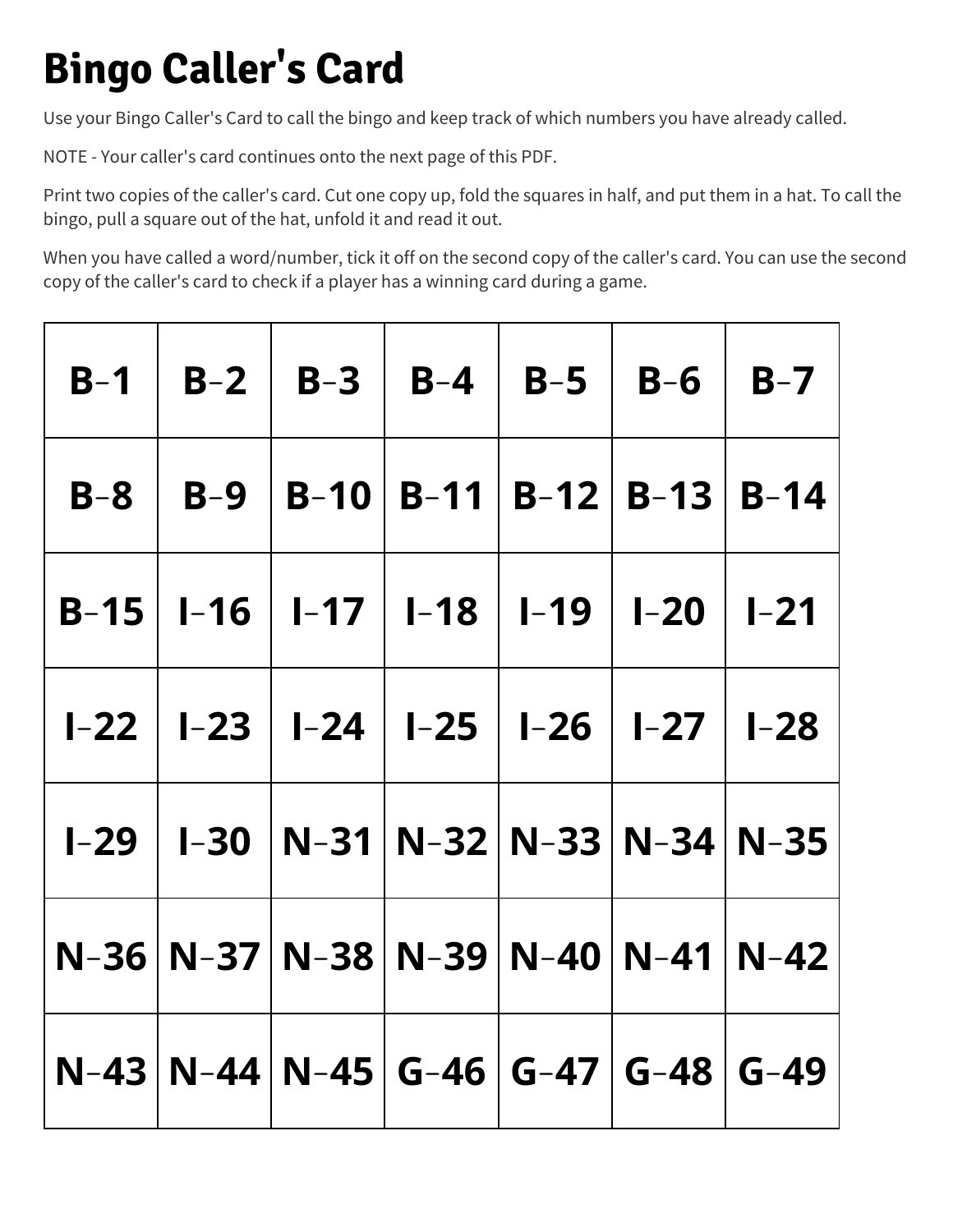# **Bingo Caller's Card - Continued**

|  |                                                  |  | $\mid$ G-50 $\mid$ G-51 $\mid$ G-52 $\mid$ G-53 $\mid$ G-54 $\mid$ G-55 $\mid$ G-56 $\mid$                                                      |
|--|--------------------------------------------------|--|-------------------------------------------------------------------------------------------------------------------------------------------------|
|  |                                                  |  | $\mid$ G-57 $\mid$ G-58 $\mid$ G-59 $\mid$ G-60 $\mid$ O-61 $\mid$ O-62 $\mid$ O-63 $\mid$                                                      |
|  |                                                  |  | $ \,\mathbf{O}$ –64 $ \,\mathbf{O}$ –65 $ \,\mathbf{O}$ –66 $ \,\mathbf{O}$ –67 $ \,\mathbf{O}$ –68 $ \,\mathbf{O}$ –69 $ \,\mathbf{O}$ –70 $ $ |
|  | $ $ O-71 $ $ O-72 $ $ O-73 $ $ O-74 $ $ O-75 $ $ |  |                                                                                                                                                 |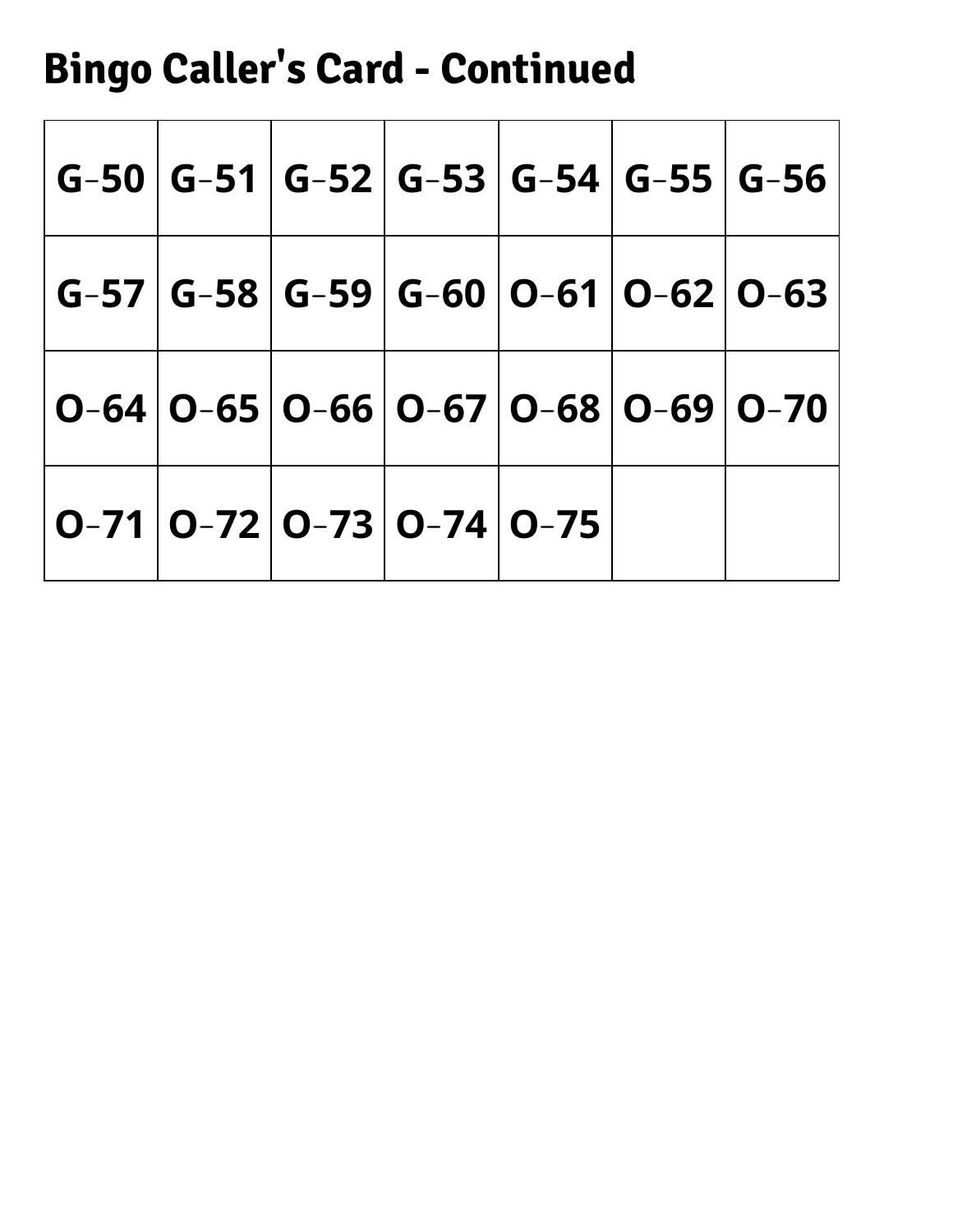| <b>B</b> |    | THE GO                      |       |    |
|----------|----|-----------------------------|-------|----|
|          |    | 14 30 41 53 74              |       |    |
|          |    | 4 28 35 57 68               |       |    |
| 10       | 23 | <b>FREE</b><br><b>SPACE</b> | 46    | 75 |
| 8        | 16 |                             | 43 48 | 70 |
|          |    | 12 27 39 56                 |       | 66 |

| 6  | H  |                             | NTC | $\begin{pmatrix} 1 \\ 0 \end{pmatrix}$ |
|----|----|-----------------------------|-----|----------------------------------------|
|    |    | 15 26 38 59 68              |     |                                        |
| 13 |    | 20   42   53   62           |     |                                        |
| 8  | 19 | <b>FREE</b><br><b>SPACE</b> | 60  | 71                                     |
| 1  | 28 | 33                          | 55  | 70                                     |
| 12 | 24 | 41                          | 51  | 65                                     |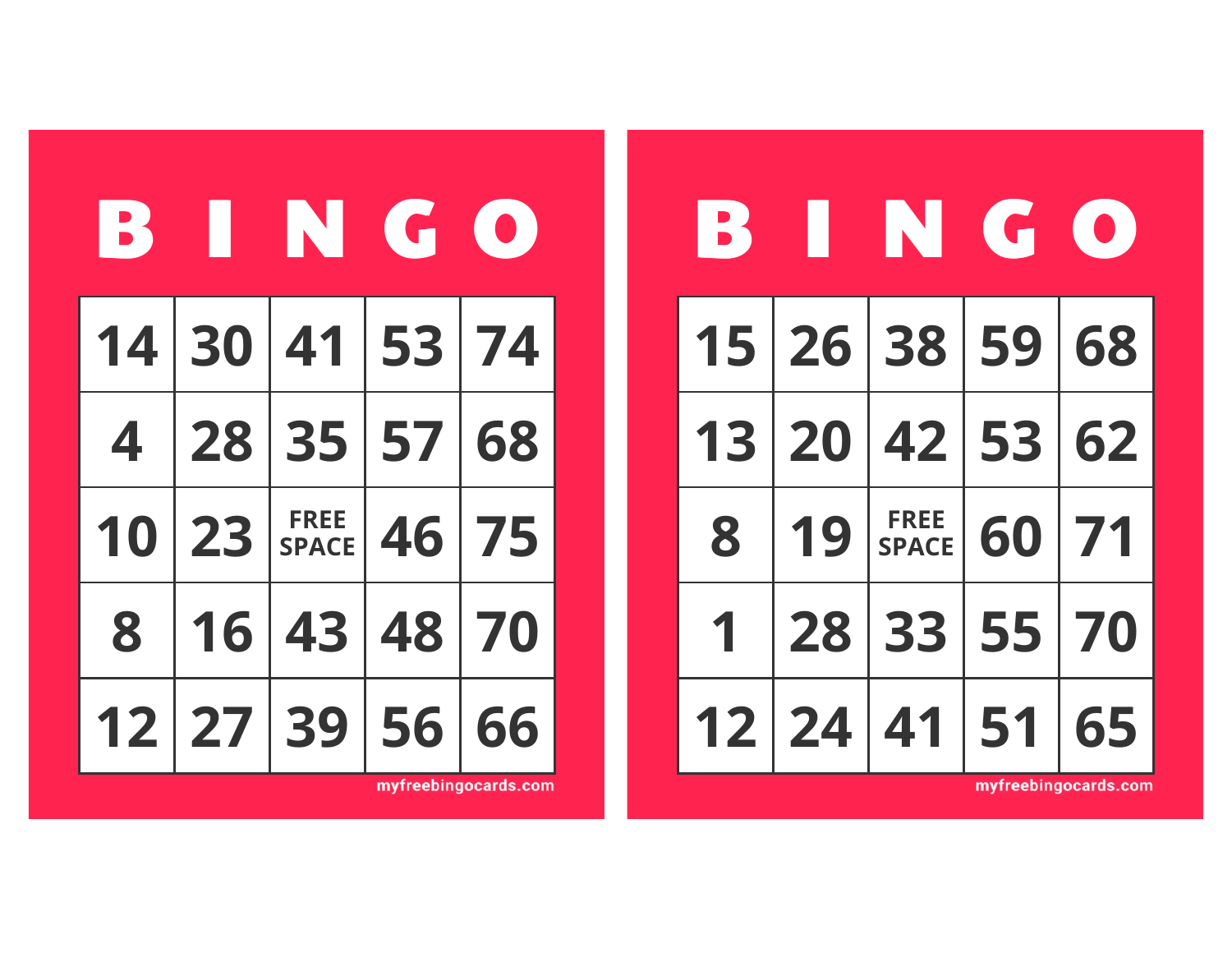| 51 | H     | IN                          | <b>Tel</b> |    |
|----|-------|-----------------------------|------------|----|
| 11 | 23    | 44 53                       |            | 69 |
| 5  | 27 38 |                             | 47         | 65 |
| 4  | 16    | <b>FREE</b><br><b>SPACE</b> | 56         | 63 |
| 13 | 18    | 40                          | 55         | 61 |
|    |       | 26 36                       | 50         | 74 |

| <b>B</b> | I II | N G                         |    | $\bullet$ ) |
|----------|------|-----------------------------|----|-------------|
| 8        |      | 29 38 54 74                 |    |             |
| 12       |      | 23 32 50                    |    | 70          |
| 1        | 30   | <b>FREE</b><br><b>SPACE</b> | 48 | 68          |
| 3        | 25   | 40                          | 46 | 72          |
|          | 21   | 35                          | 59 | 67          |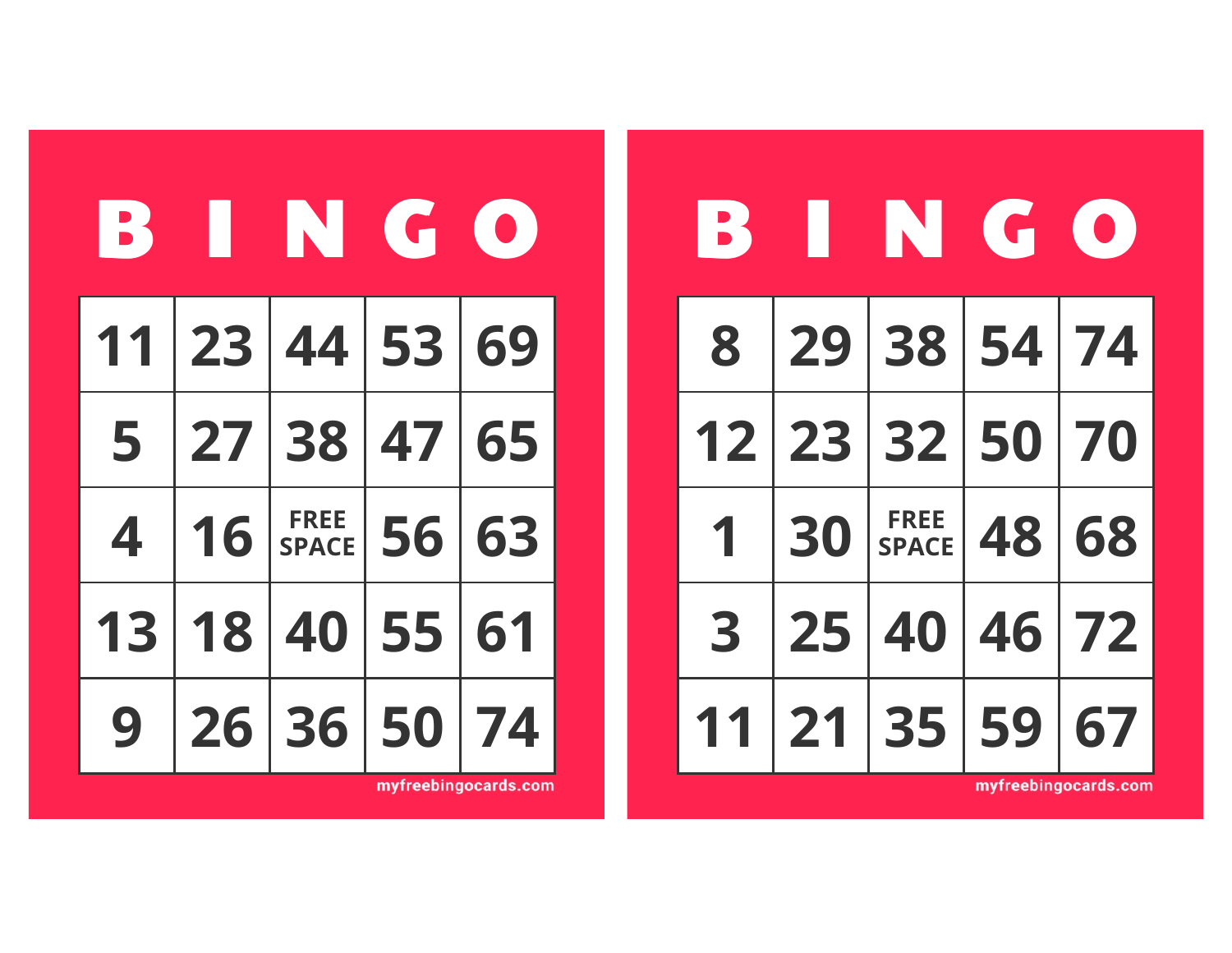| 13 | Ш     | IN                          | <b>THE CHIL</b> |    |
|----|-------|-----------------------------|-----------------|----|
|    |       | 14 23 39 59                 |                 | 63 |
| 8  | 17 35 |                             | 55              | 61 |
| 15 | 26    | <b>FREE</b><br><b>SPACE</b> | 53              | 71 |
| 10 | 25    | 31                          | 57              | 64 |
| 6  | 20    | 44                          | 52              | 68 |

myfreebingocards.com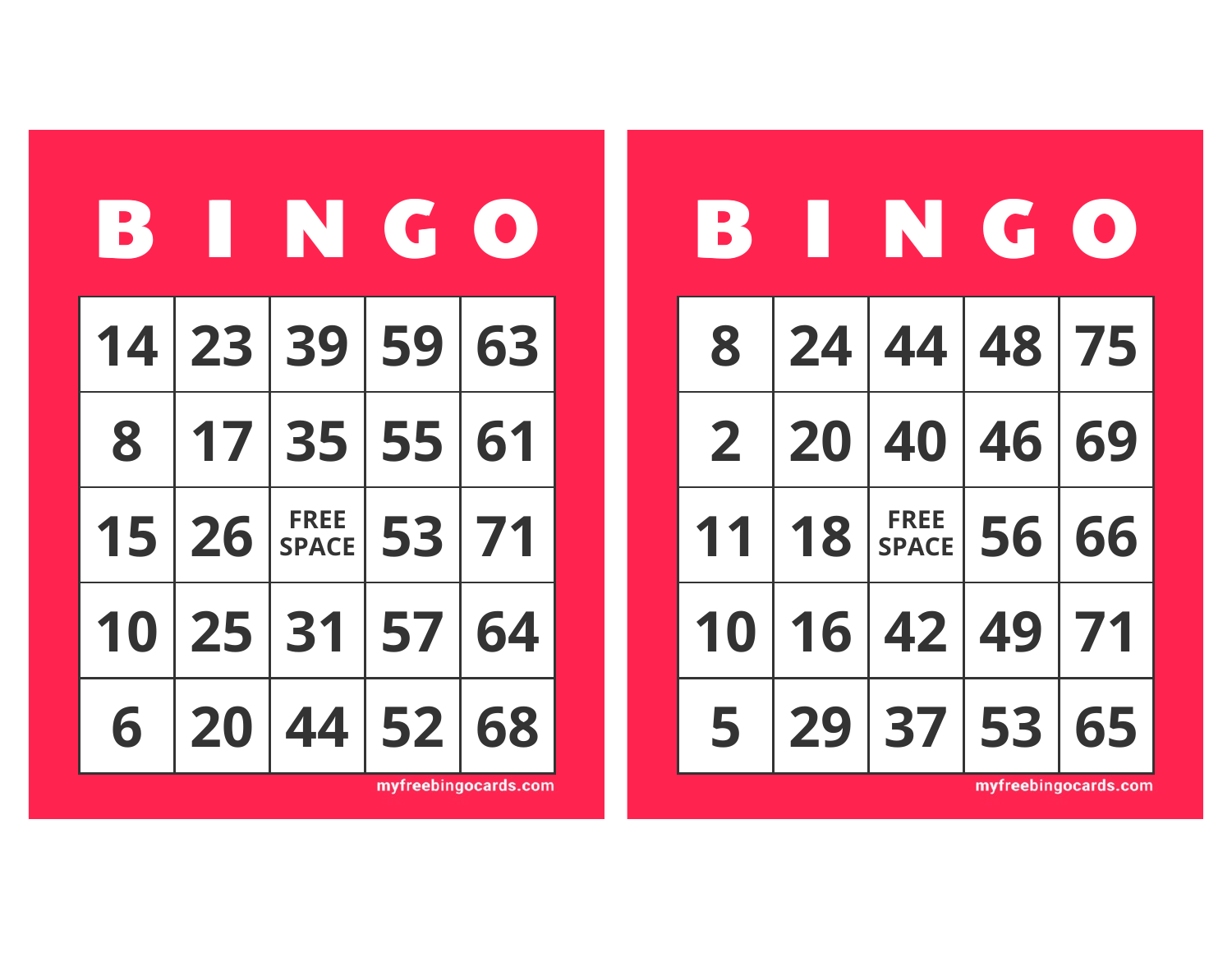| <b>E</b> |                 | <b>TANK</b>                 |    |    |
|----------|-----------------|-----------------------------|----|----|
| 9        |                 | 29 33 60 70                 |    |    |
| 5        | 25              | 31                          | 54 | 71 |
| 3        | 23              | <b>FREE</b><br><b>SPACE</b> | 51 | 67 |
| 1        | 27 <sup>1</sup> | 34                          | 56 | 65 |
| 14       |                 | 22 38 50                    |    |    |

| В  |       | <b>TANK GEORGE</b>          |       | $\begin{pmatrix} 0 \end{pmatrix}$ |
|----|-------|-----------------------------|-------|-----------------------------------|
|    |       | 14 18 45 55 65              |       |                                   |
| 10 | 16 39 |                             | 56 69 |                                   |
| 8  | 26    | <b>FREE</b><br><b>SPACE</b> | 52 64 |                                   |
|    | 12 19 | 41                          | 50 61 |                                   |
| 7  |       | 23 35 46 73                 |       |                                   |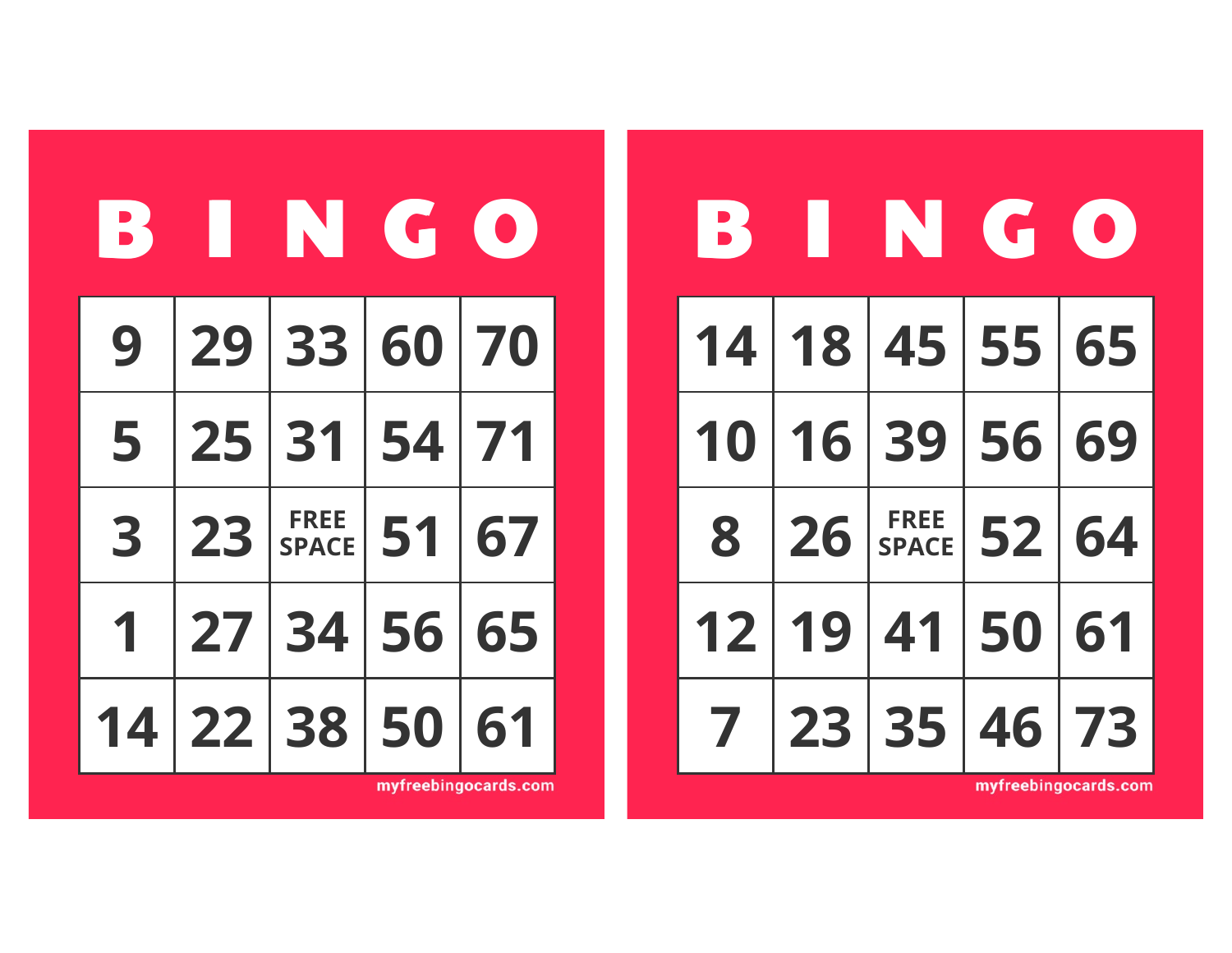| $\overline{\phantom{a}}$ | I               | IN                          |    |    |
|--------------------------|-----------------|-----------------------------|----|----|
| 3                        |                 | 30 40 50 73                 |    |    |
| 1                        | $\overline{24}$ | $\overline{141}$            | 54 | 72 |
| 11                       | 21              | <b>FREE</b><br><b>SPACE</b> | 49 | 71 |
| 4                        |                 | 26 35                       | 46 | 63 |
| 8                        | 20              | 31                          | 58 | 62 |

myfreebingocards.com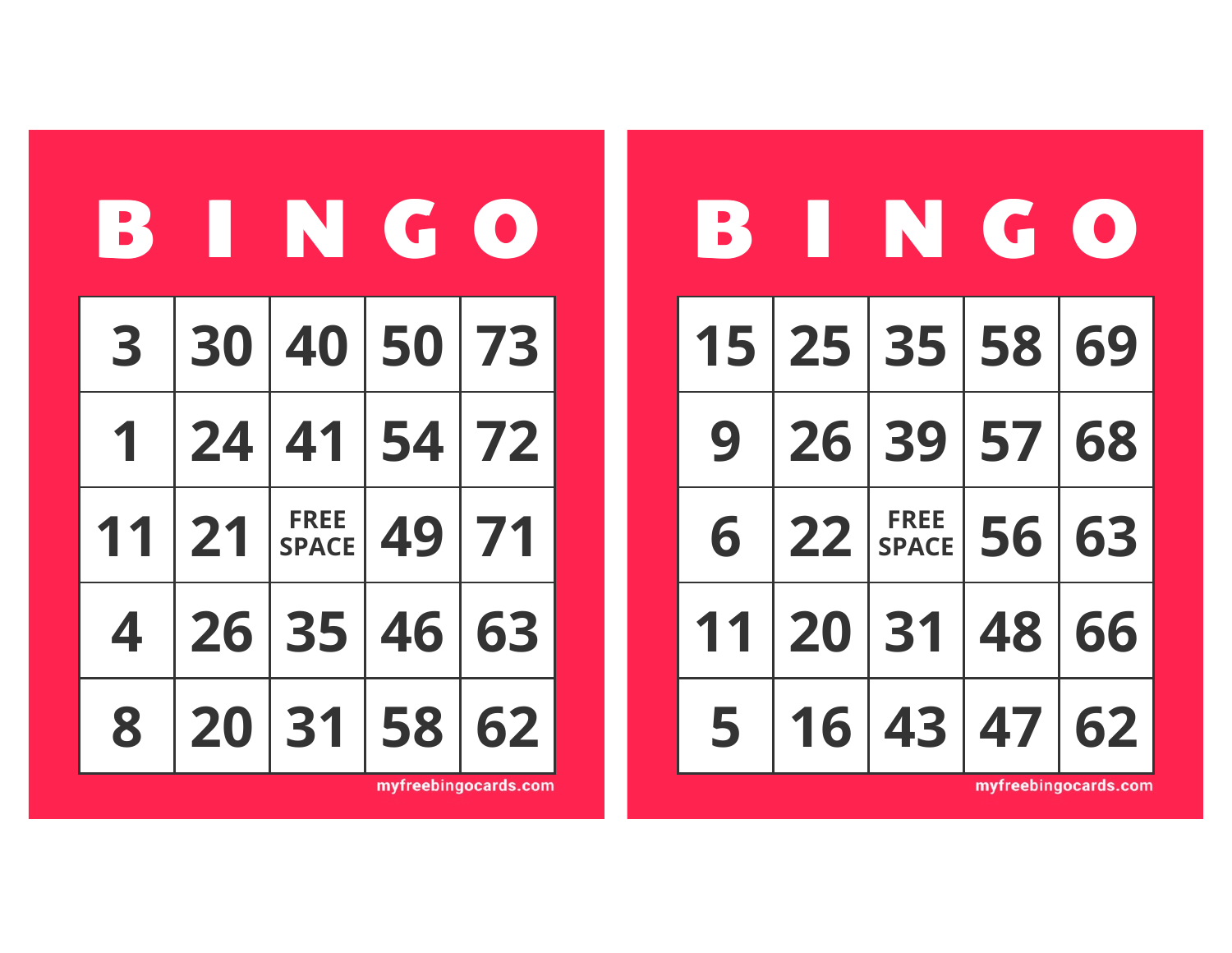| В |    | <b>TANK GALL</b>            |       |    |
|---|----|-----------------------------|-------|----|
|   |    | 10 20 43 54 72              |       |    |
|   |    | 11 24 42 53 70              |       |    |
| 7 | 19 | <b>FREE</b><br><b>SPACE</b> | 48 64 |    |
| 5 |    | 16 33 51                    |       | 61 |
|   |    | 28 32                       | 47    |    |

| 51 | 11 | INGL                         |          | $\left( \begin{array}{c} 0 \end{array} \right)$ |
|----|----|------------------------------|----------|-------------------------------------------------|
| 5  |    | 28 39 57 66                  |          |                                                 |
| 9  |    | 27 38 55 64                  |          |                                                 |
| 4  | 26 | <b>FREE</b><br>FREE<br>SPACE | 49 68    |                                                 |
|    | 18 |                              | 36 46 63 |                                                 |
| 13 |    | 17 32 52 65                  |          |                                                 |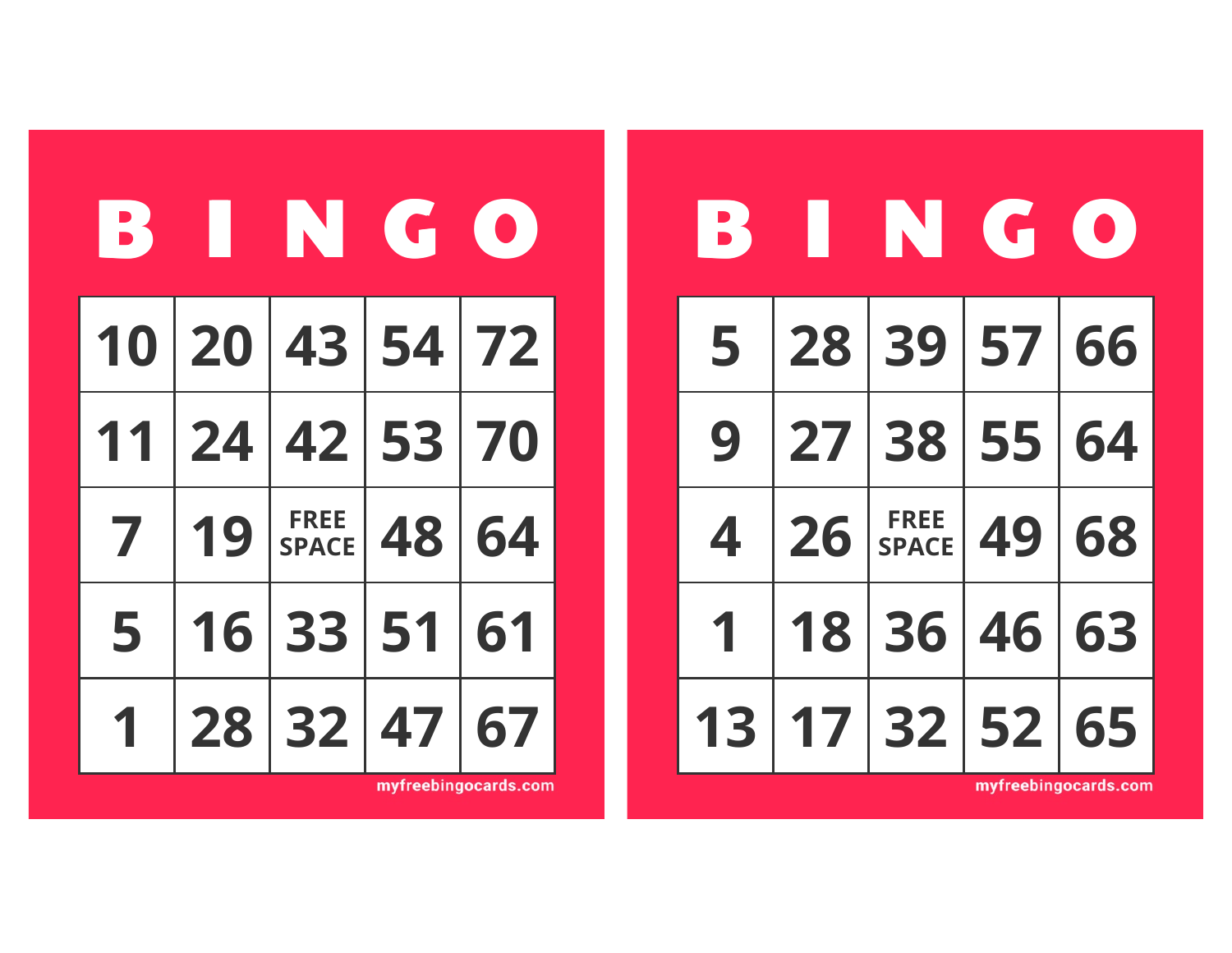| 18 | I P | IN GO                       |    |    |
|----|-----|-----------------------------|----|----|
|    |     | 13 24 42 51 67              |    |    |
|    |     | 12 23 40 49 62              |    |    |
| 11 | 18  | <b>FREE</b><br><b>SPACE</b> | 53 | 64 |
| 3  | 21  | 31                          | 48 | 72 |
|    |     | 17 37                       | 50 | 74 |

| <b>B</b> | U  | INGL                        |          | $\left(\begin{array}{c} \bullet \end{array}\right)$ |
|----------|----|-----------------------------|----------|-----------------------------------------------------|
| 9        |    | 27 36 52 62                 |          |                                                     |
| 8        | 25 |                             | 34 47 64 |                                                     |
| 3        | 19 | <b>FREE</b><br><b>SPACE</b> | 49       | 68                                                  |
| 6        | 16 | 33                          | 57       | 66                                                  |
| 2        | 22 | 35                          | 59       | 67                                                  |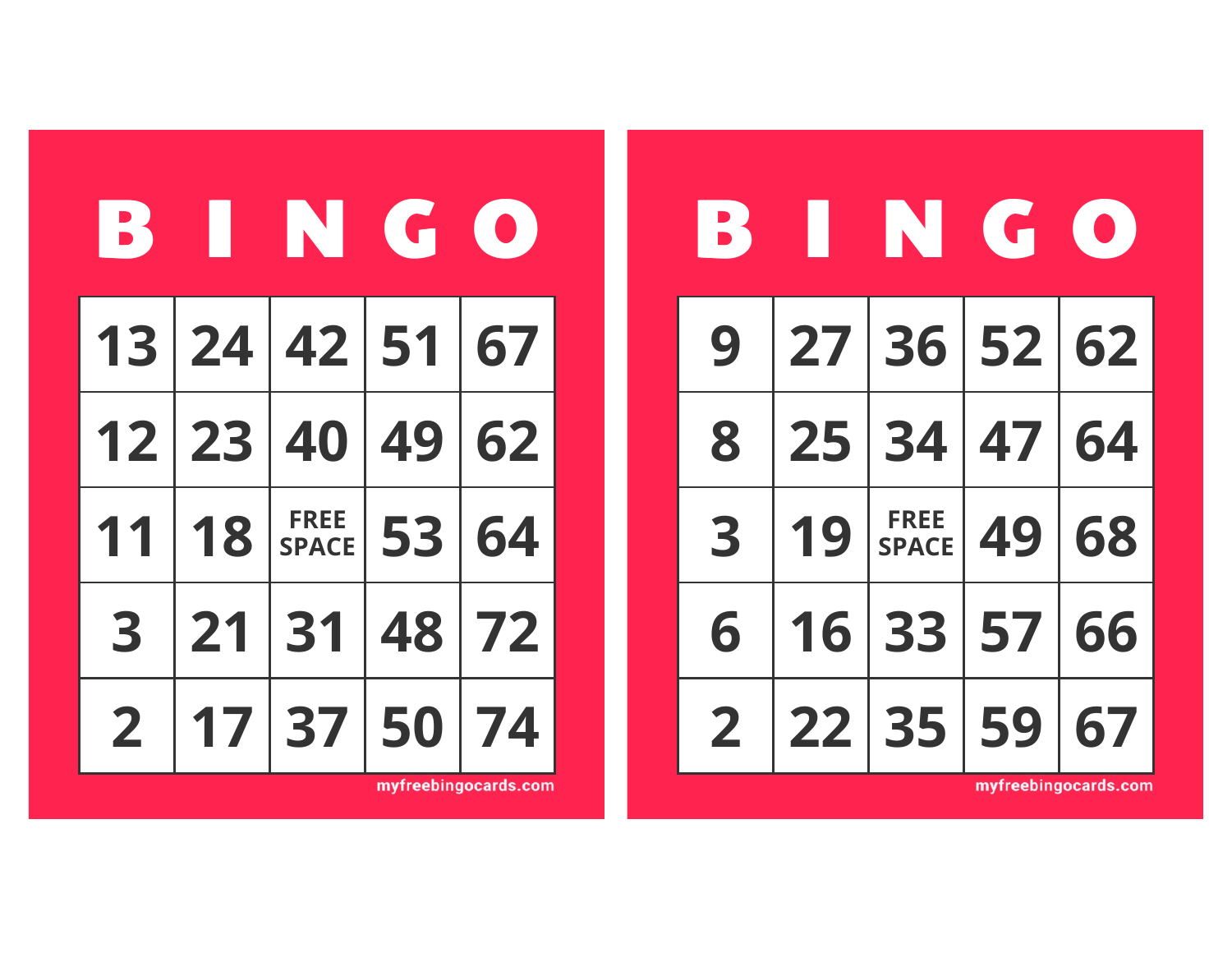| 13 | IT | INTH                        |            |    |
|----|----|-----------------------------|------------|----|
|    |    | 12 21 37 47 63              |            |    |
| 10 |    | 19 32 49                    |            | 75 |
| 4  | 23 | <b>FREE</b><br><b>SPACE</b> | <b>531</b> | 73 |
|    | 18 | 42                          | 51         | 61 |
|    | 20 |                             | 44 52      | 68 |

myfreebingocards.com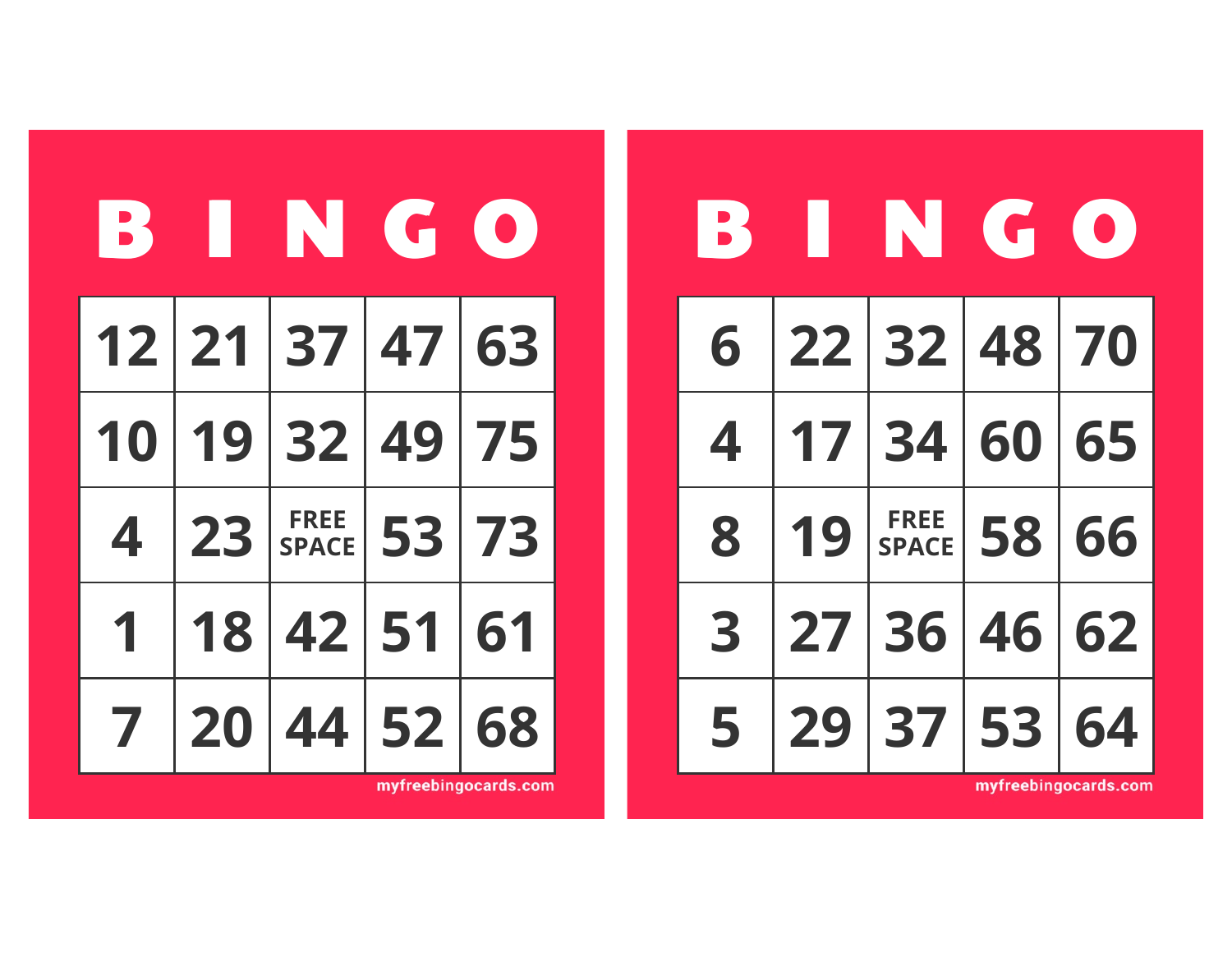| 5               | 10    | IN                          | <b>ACCESS</b> |    |
|-----------------|-------|-----------------------------|---------------|----|
| 7               |       | 17 33 55                    |               | 69 |
| $\mathbf{2}$    | 19    | 45 50                       |               | 71 |
| 4               | 23    | <b>FREE</b><br><b>SPACE</b> | 51            | 74 |
| 12 <sub>2</sub> | 21    | 31                          | 47            | 72 |
| 4               | 22 38 |                             | 49            | 67 |

myfreebingocards.com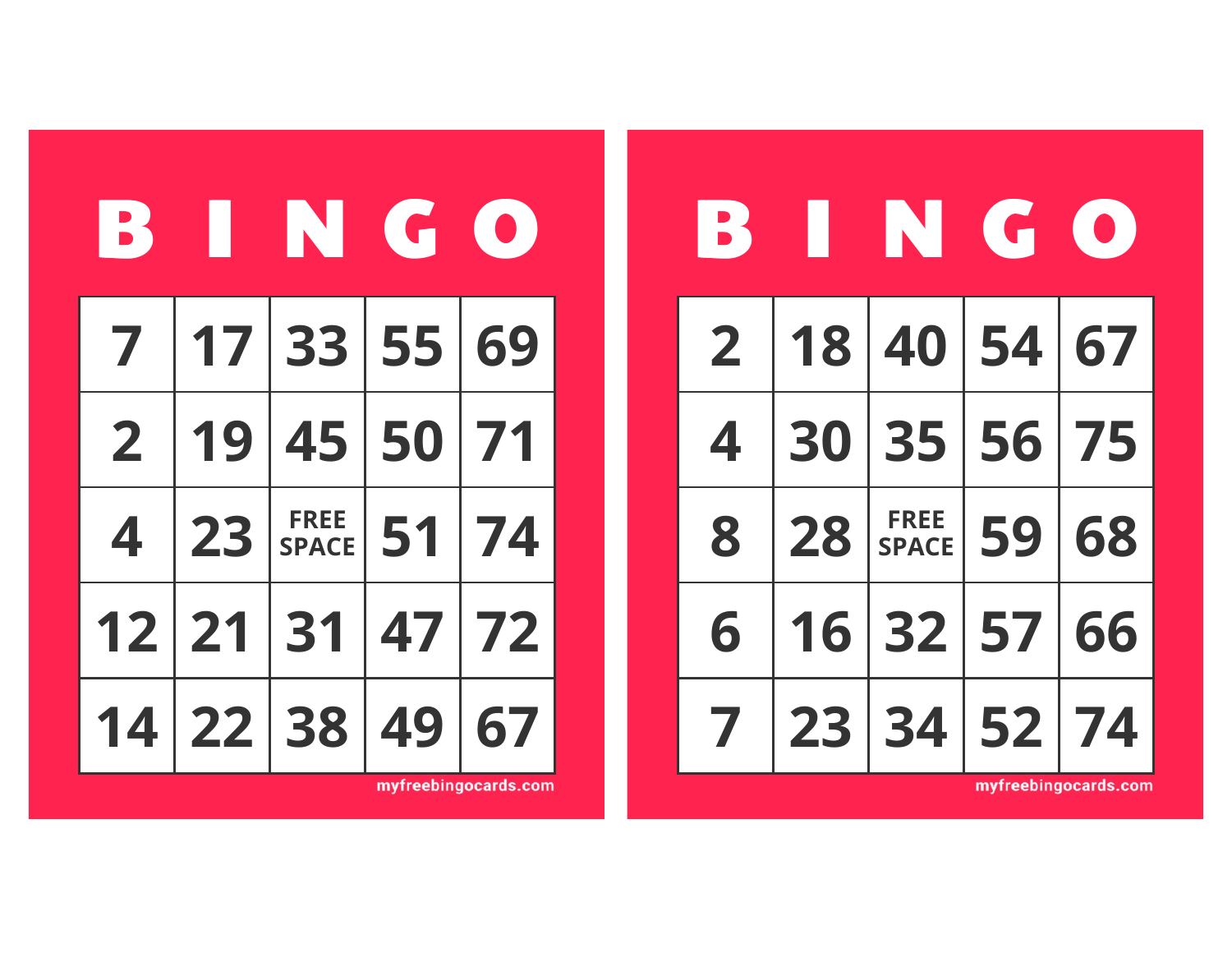| 15 | H  | N                           | <b>Tel</b> |    |
|----|----|-----------------------------|------------|----|
| 3  |    | 25 39 52 73                 |            |    |
| 15 | 20 | 41                          | 60         | 63 |
| 13 | 21 | <b>FREE</b><br><b>SPACE</b> | 53         | 62 |
| 1  | 17 | 42                          | 51         | 66 |
| 8  |    | 37                          | 59         | 75 |

myfreebingocards.com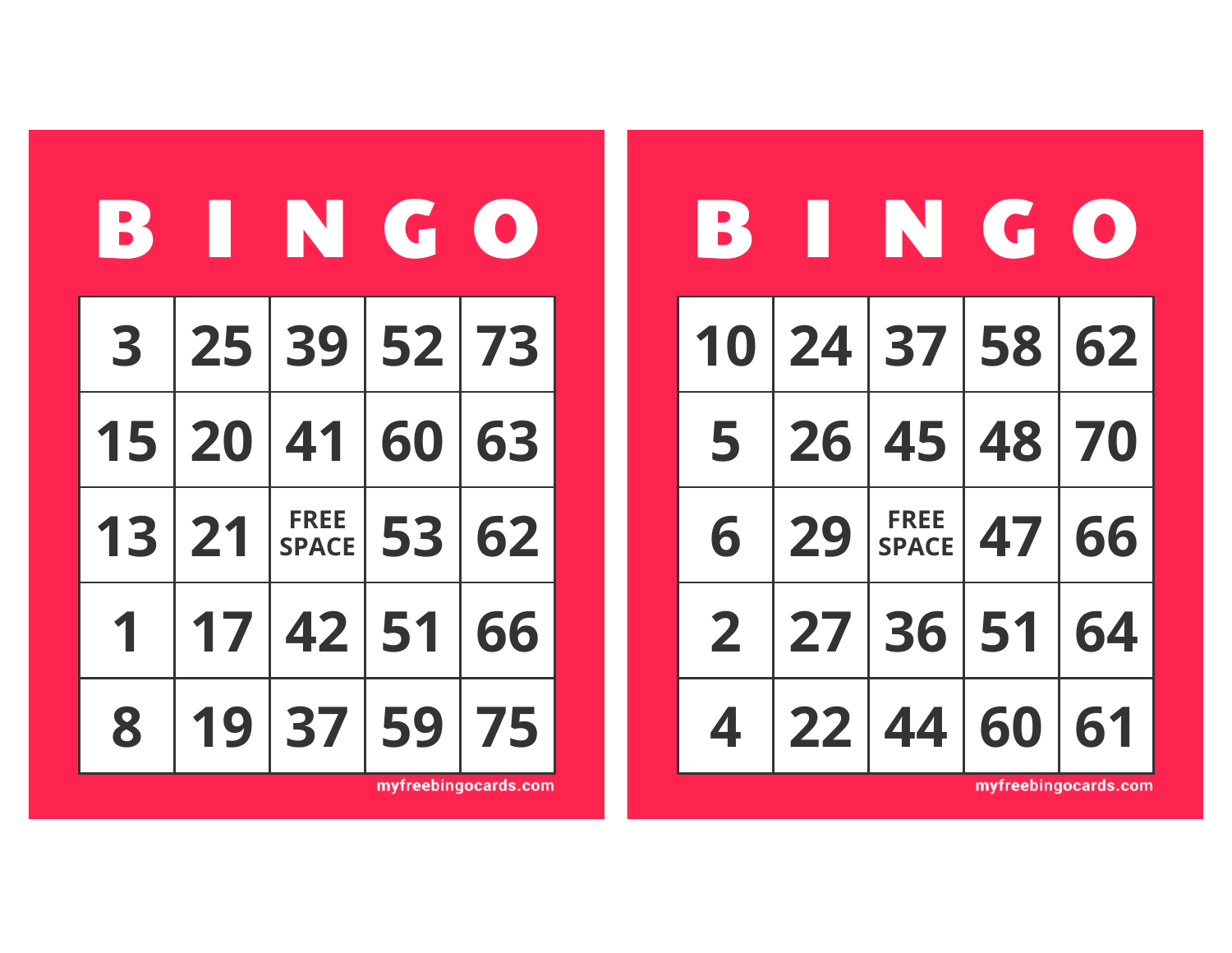| <b>B</b> |       | THE GO                      |       |    |
|----------|-------|-----------------------------|-------|----|
| 9        |       | 22 43 47 67                 |       |    |
| 11       |       | 30 33 55 62                 |       |    |
|          | 14 23 | <b>FREE</b><br><b>SPACE</b> | 51 73 |    |
| 12 21    |       | 36                          | 49    | 68 |
| 7        | 29    |                             | 45 46 | 66 |

| <b>B3</b>    | <b>. .</b> | NTH                         |       | $\bullet$ |
|--------------|------------|-----------------------------|-------|-----------|
| $\mathbf{Z}$ |            | 28 32 52 66                 |       |           |
|              |            | 15 18 40 47 69              |       |           |
| 8            | 17         | <b>FREE</b><br><b>SPACE</b> | 58 63 |           |
| 6            | 21         | 34                          | 53 75 |           |
|              | 30 31      |                             | 51    | 74        |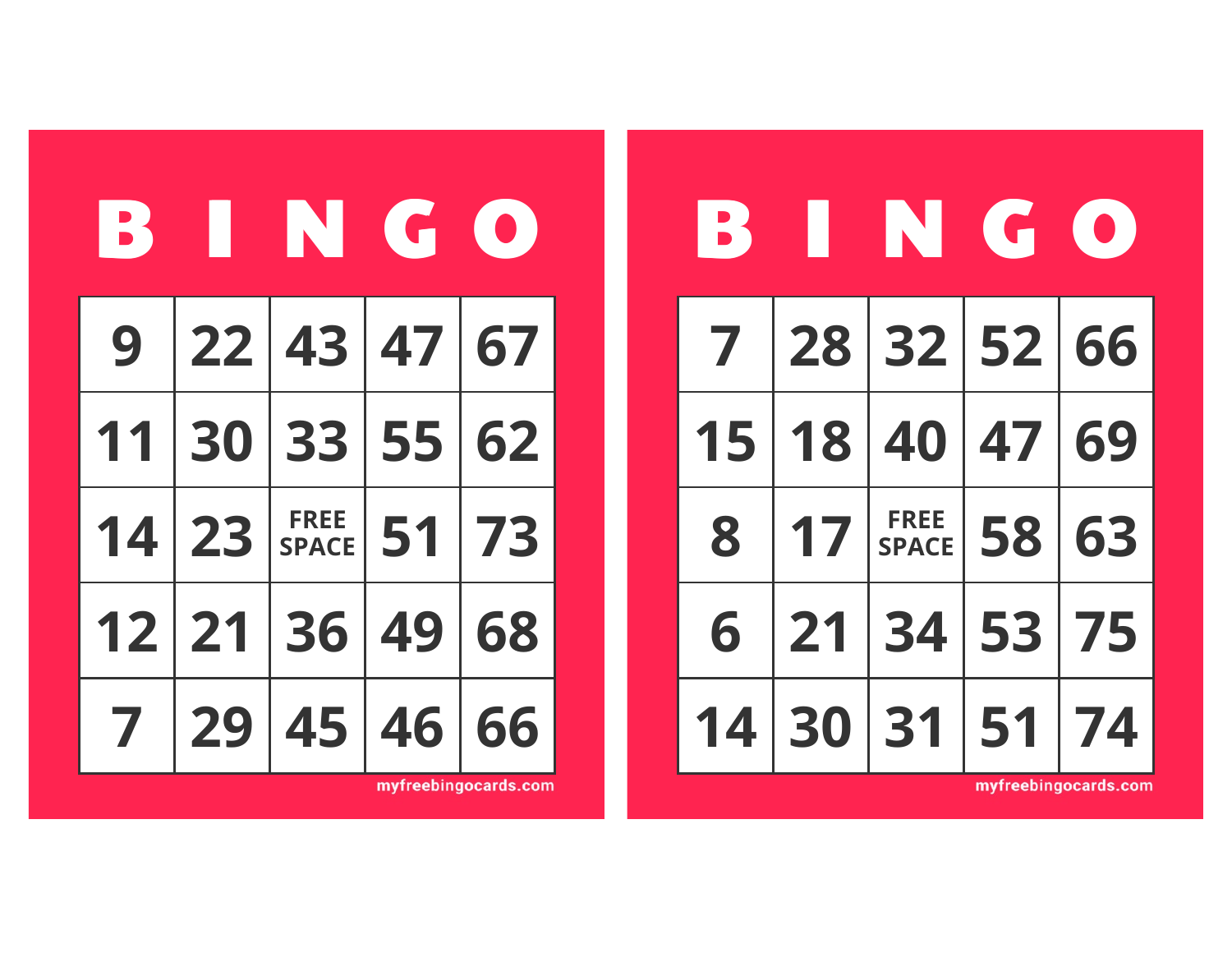| 15          |    | <b>TENTG</b>                |    |    |
|-------------|----|-----------------------------|----|----|
|             |    | 13 17 37 51                 |    | 67 |
| 3           | 25 | 32 54                       |    | 66 |
| $\mathbf 2$ | 21 | <b>FREE</b><br><b>SPACE</b> | 48 | 63 |
| 6           | 19 | 38 60                       |    | 71 |
| 15          |    | 16 36 59                    |    | 70 |

| <b>B</b>       |    | I NATIONAL                  |       | $\bullet$ ) |
|----------------|----|-----------------------------|-------|-------------|
| $\overline{2}$ |    | 22 36 52 73                 |       |             |
| 10             |    | 17 39 51 72                 |       |             |
| 6              | 28 | <b>FREE</b><br><b>SPACE</b> | 48    | 62          |
| 4              | 23 | 45                          | 56    | 74          |
|                | 21 | 44                          | 55 68 |             |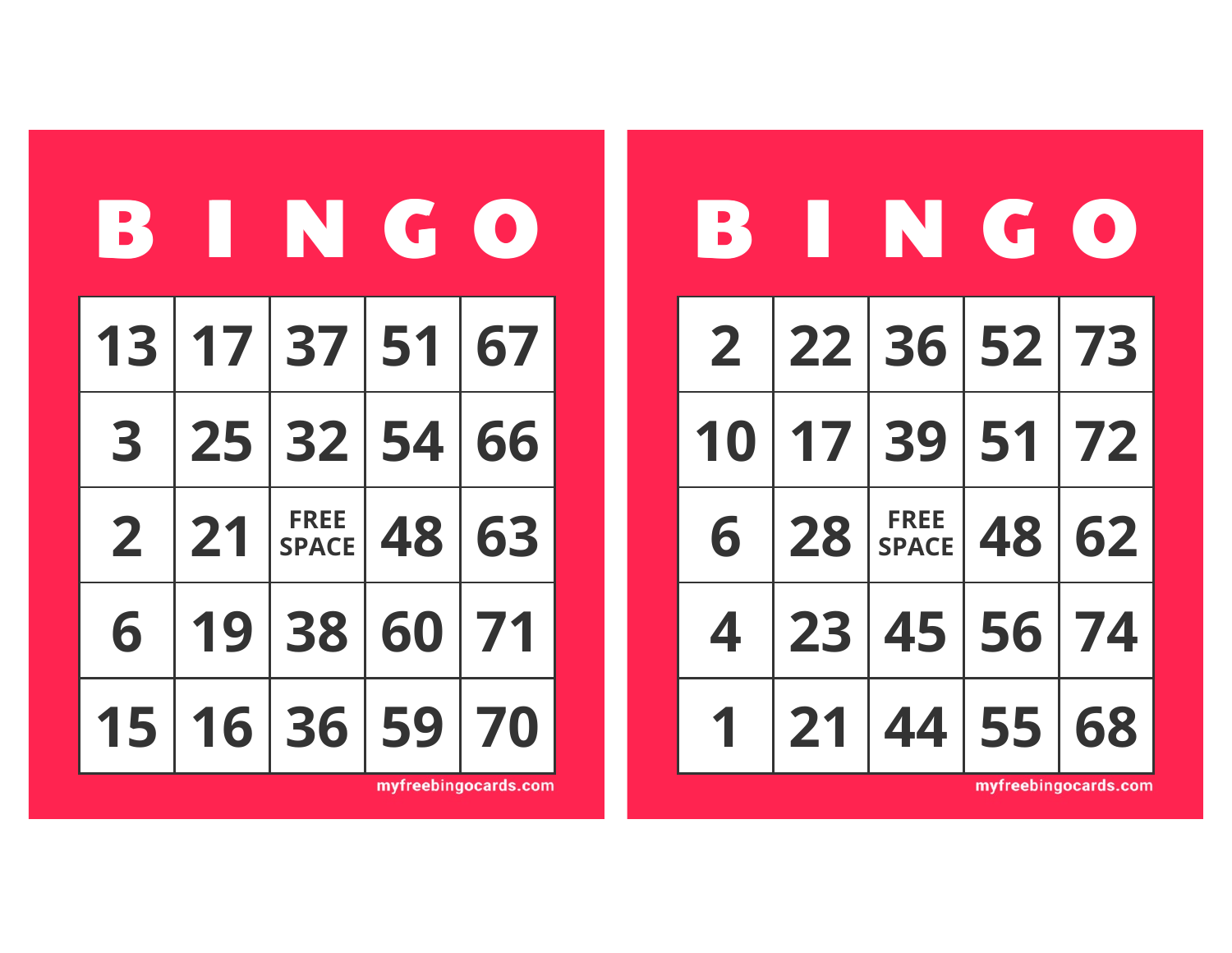| <b>B</b>       | L               | IN G                        |          |    |
|----------------|-----------------|-----------------------------|----------|----|
|                | 7 21            |                             | 37 58 73 |    |
| $\overline{2}$ | $\overline{24}$ |                             | 36 57 70 |    |
| 13             | 18              | <b>FREE</b><br><b>SPACE</b> | 47       | 66 |
| 8              | 30              | 41                          | 59       | 67 |
| 6              | 29              | 40                          | 53       | 75 |

| <b>B</b> |    | THE CO         |       |  |
|----------|----|----------------|-------|--|
| 6        |    | 22 43 58 69    |       |  |
| 9        |    | 21 42 55 61    |       |  |
| 3        | 18 | FREE<br>SPACE  | 51 70 |  |
|          |    | 15 26 44 52 64 |       |  |
|          |    | 14 25 38 60 72 |       |  |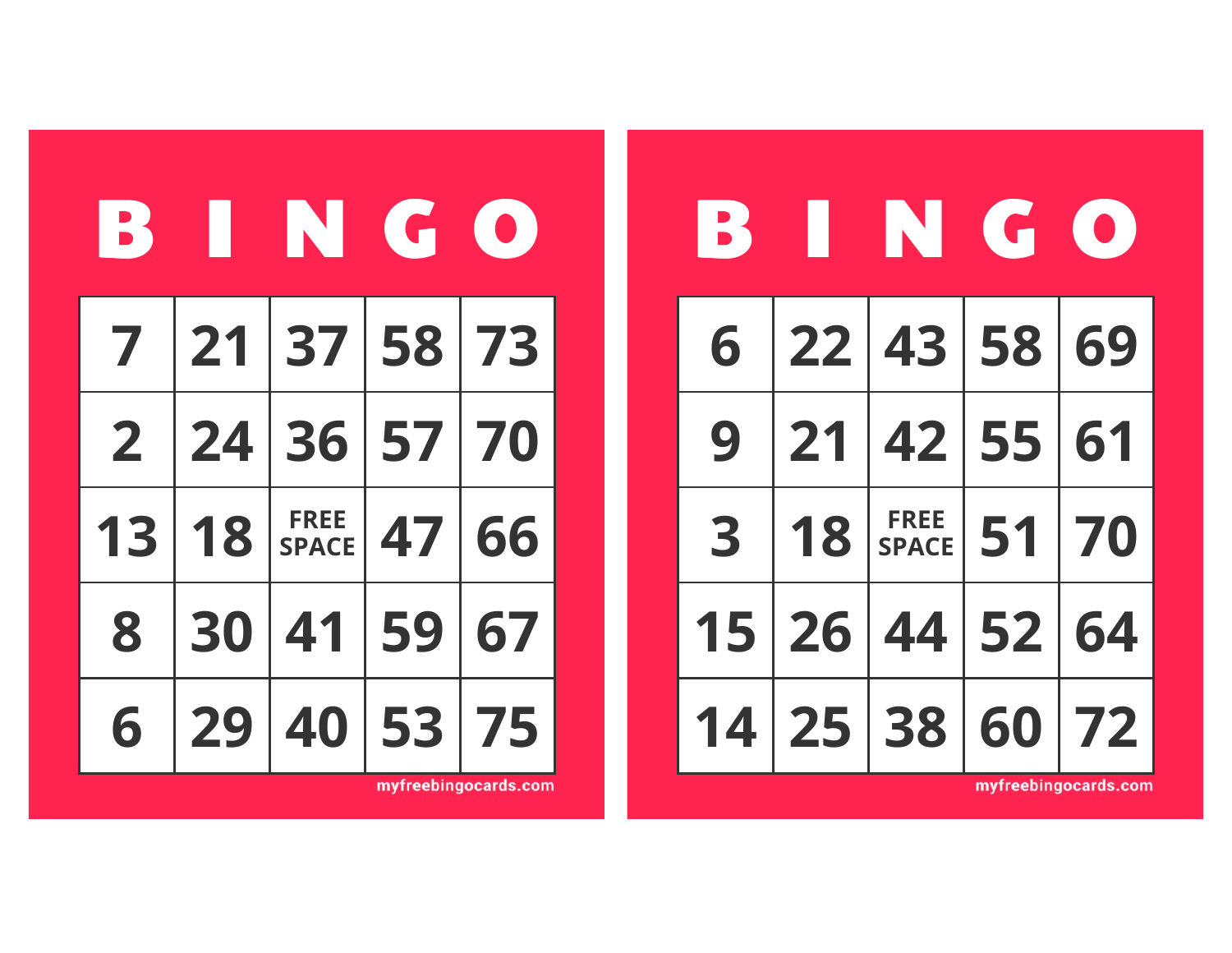| <b>B</b> | l u | ING                         |       |    |
|----------|-----|-----------------------------|-------|----|
|          |     | 7 28 43 54 69               |       |    |
| 6        |     | 27 40 46                    |       | 67 |
| 3        | 17  | <b>FREE</b><br><b>SPACE</b> | 55 65 |    |
| 11       | 29  | 37                          | 49    | 73 |
|          | 23  | 45 57                       |       | 75 |

| В              | l D             | NT C                        |       | $\bullet$ |
|----------------|-----------------|-----------------------------|-------|-----------|
|                |                 | 13 28 39 54 65              |       |           |
|                |                 | $12$ 25 31                  | 52 72 |           |
| $\overline{2}$ | $\overline{21}$ | <b>FREE</b><br><b>SPACE</b> | 50 70 |           |
| 14             |                 | 22 34 58 71                 |       |           |
| 8              |                 | 30 42 60                    |       | 69        |